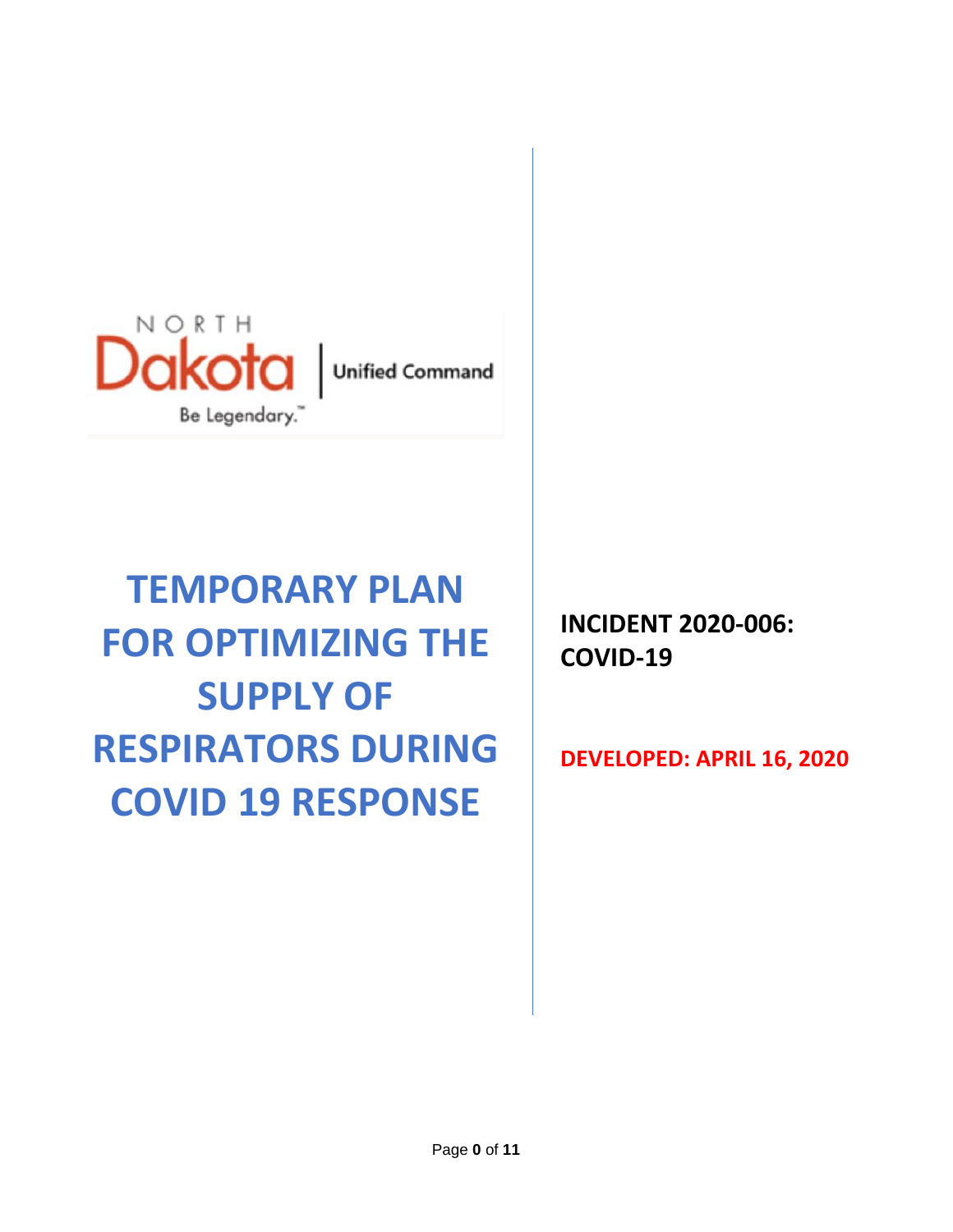# **Contents**

| Non-disposable Powered Air Purifying Respirators (PAPRs): 4 |  |  |  |
|-------------------------------------------------------------|--|--|--|
|                                                             |  |  |  |
|                                                             |  |  |  |
|                                                             |  |  |  |
| 6 <sup>1</sup>                                              |  |  |  |
| $\mathbf{7}$                                                |  |  |  |
|                                                             |  |  |  |
|                                                             |  |  |  |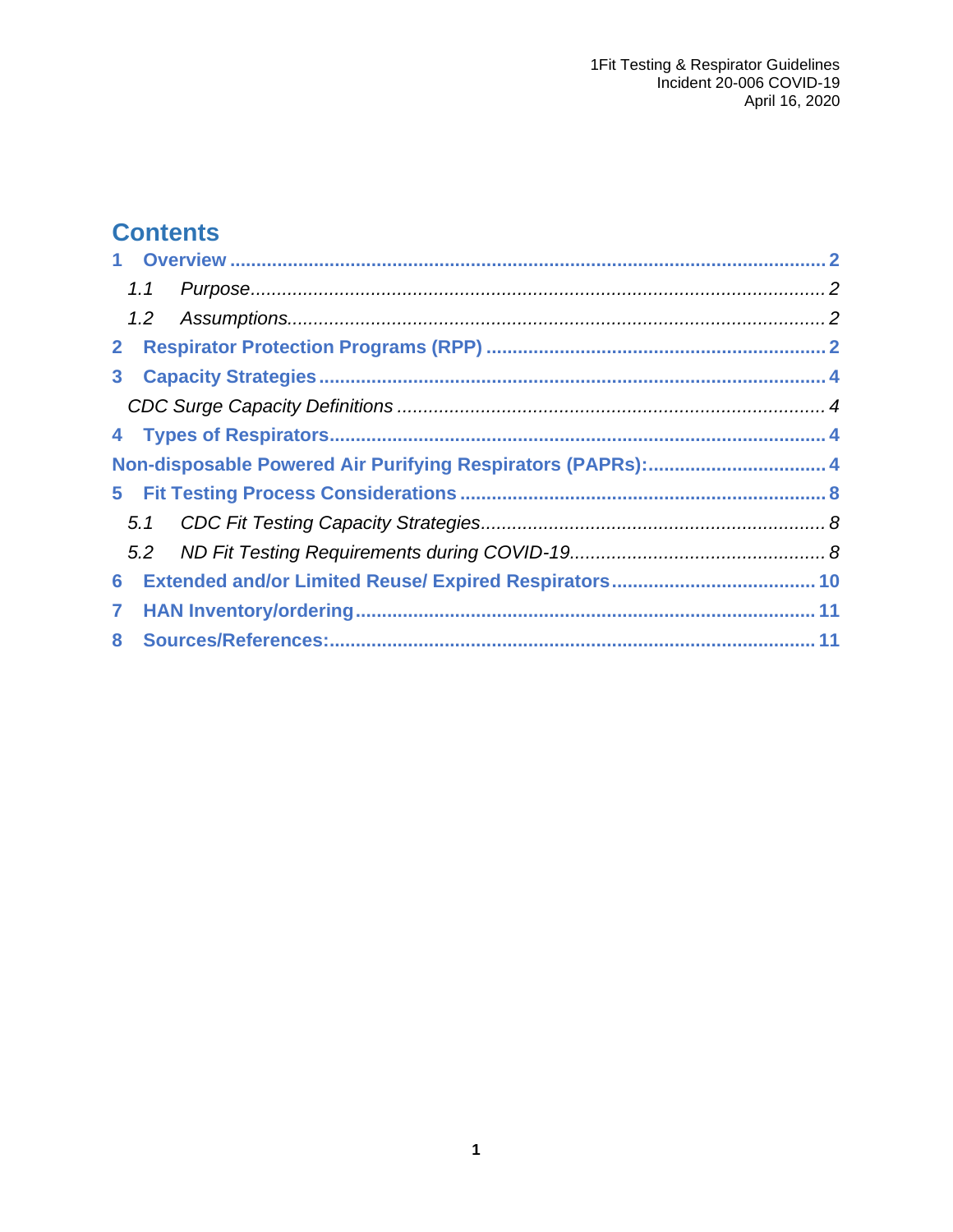## <span id="page-2-0"></span>1 Overview

The COVID-19 global pandemic has created an increased demand for N95 respirators, limiting availability for use in protecting workers. In response, the ND Department of Health (NDDoH) Department of Operations Center (DOC) and the ND Department of Emergency Services (NDDES) State Emergency Operations Center (SEOC) worked together to develop strategies and methods to conserve the use of these medical supplies.

### <span id="page-2-1"></span>1.1 Purpose

Protection of healthcare providers (HCPs) and first responders exposed to COVID-19 and other respiratory hazards may be impacted by a shortage of respirators from responding to the pandemic. This document includes strategies to consider for optimizing the use of N95 respirators and surgical masks and identifies other alternative respirators for HCPs and first responders. Patient flow and clinical care strategies are outside the scope of this document.

## <span id="page-2-2"></span>1.2 Assumptions

This document is intended to be time-limited to the current public health crisis. The Occupational Safety and Health Administration (OSHA) has provided guidance for respiratory protection during N95 shortages due to the COVID-19 Pandemic. Because of the rapidly changing guidance, check OSHA's webpage for updates: [www.osha.gov/coronavirus.](http://www.osha.gov/coronavirus)

For purposes of this document, Healthcare Providers (HCPs) includes all persons working in healthcare settings engaged in healthcare activities, and first responders.

# <span id="page-2-3"></span>2 Respirator Protection Program (RPP)

Respirators must be used in the context of a RPP. COVID-19 currently is considered a respiratory droplet transmitted disease with potential for airborne transmission particularly during procedures that aerosolize respiratory droplets.

Any HCP staff or volunteer who has contact with known or suspected COVID-19 patients should wear a N95 respirator (or higher level of protection). During a shortage of N95s, the use of surgical masks may be considered after assessing the procedure or activity being performed and length of time of contact with patient to determine exposure risk level. N95s (or higher level of protection) should always be worn for high risk procedures. Selection of other Personal Protective Equipment should be based on OSHA Guidelines for PPE selection.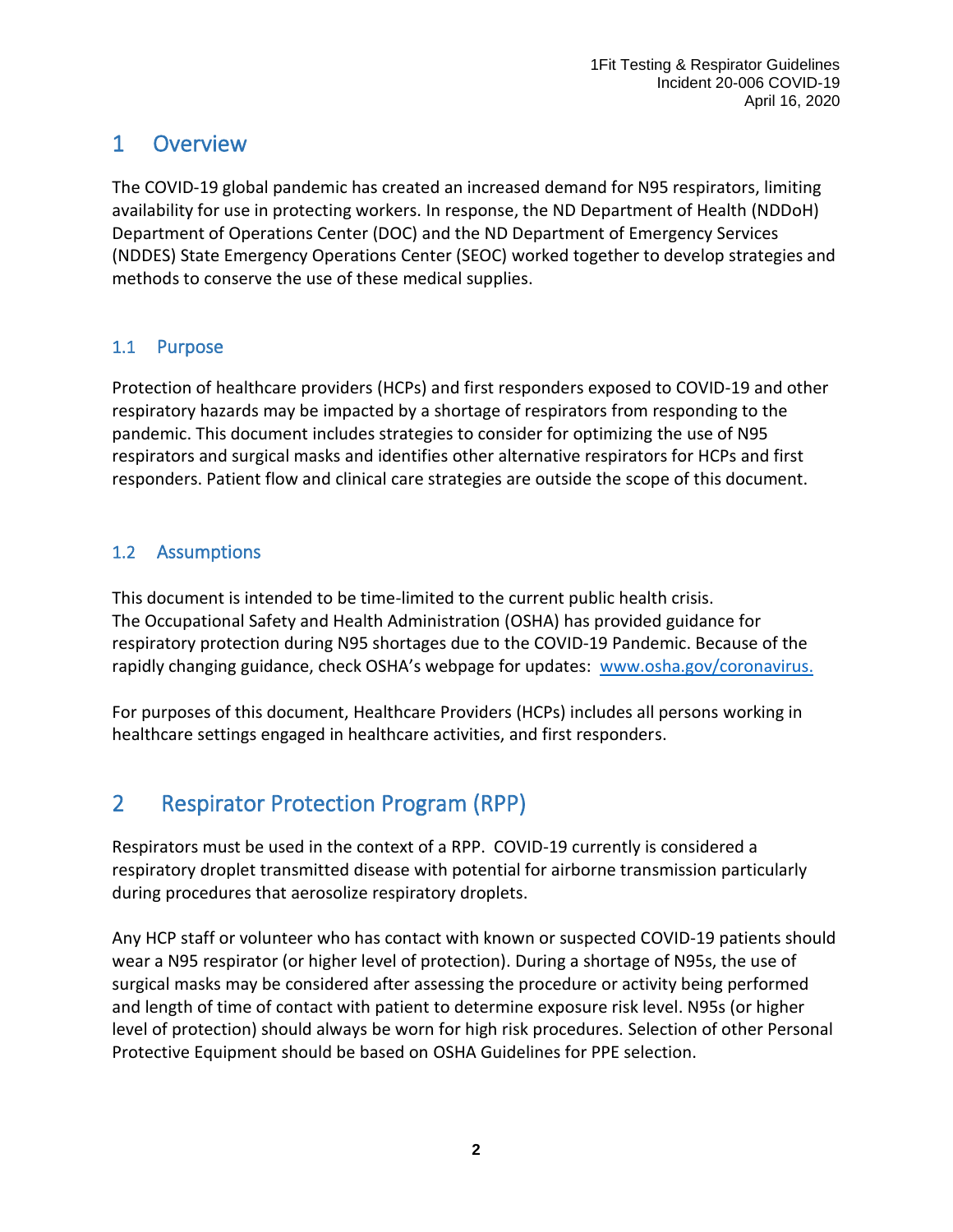While N95s provide protection from airborne contaminants, not all N95s are splash or spray proof. Consider selecting N95 respirators and other PPE based on an assessment of the potential hazards during procedures being performed.

N95 level respirators or higher level of protection should be worn when present in the room for all high-risk procedures that generate aerosols or respiratory secretions including:

- o Suctioning
- o Intubation/Extubation
- o Nebulizer therapy
- o Sputum Induction
- o Bronchoscopy
- o CPR

Engineering Controls and Work Practices reduce the need for respiratory protection and should immediately be implemented into everyday practices:

Engineering Controls place a barrier between the hazard and the HCP:

- o Airborne Isolation with negative pressure
- o Physical barriers such as windows at reception areas
- o Maintained ventilation systems to provide air movement from clean to contaminated flow direction
- o Portable HEPA Room Purifying and Negative Pressure devices (previously distributed to all ND hospitals by a HPP grant)

Administrative Controls dictate work practices to reduce or prevent exposures:

- o **Prioritize the use of N95s** for those with the highest risk of contracting infection
- o Reduce face to face encounters with patients
- o Exclude visitors
- o Use source control-patients with known or suspected COVID-19 should consider wearing a surgical mask or use tissues
- o Cohort patients-group patients who are infected with same organism
- $\circ$  Cohort HCPs-assign dedicated teams of HCP to provide care for all patients with suspected or confirmed COVID-19
- o Optimize use of Telemedicine

\*This document addresses respirator protection only; HCPs should assess each patient interaction for the need and selection of all other PPE.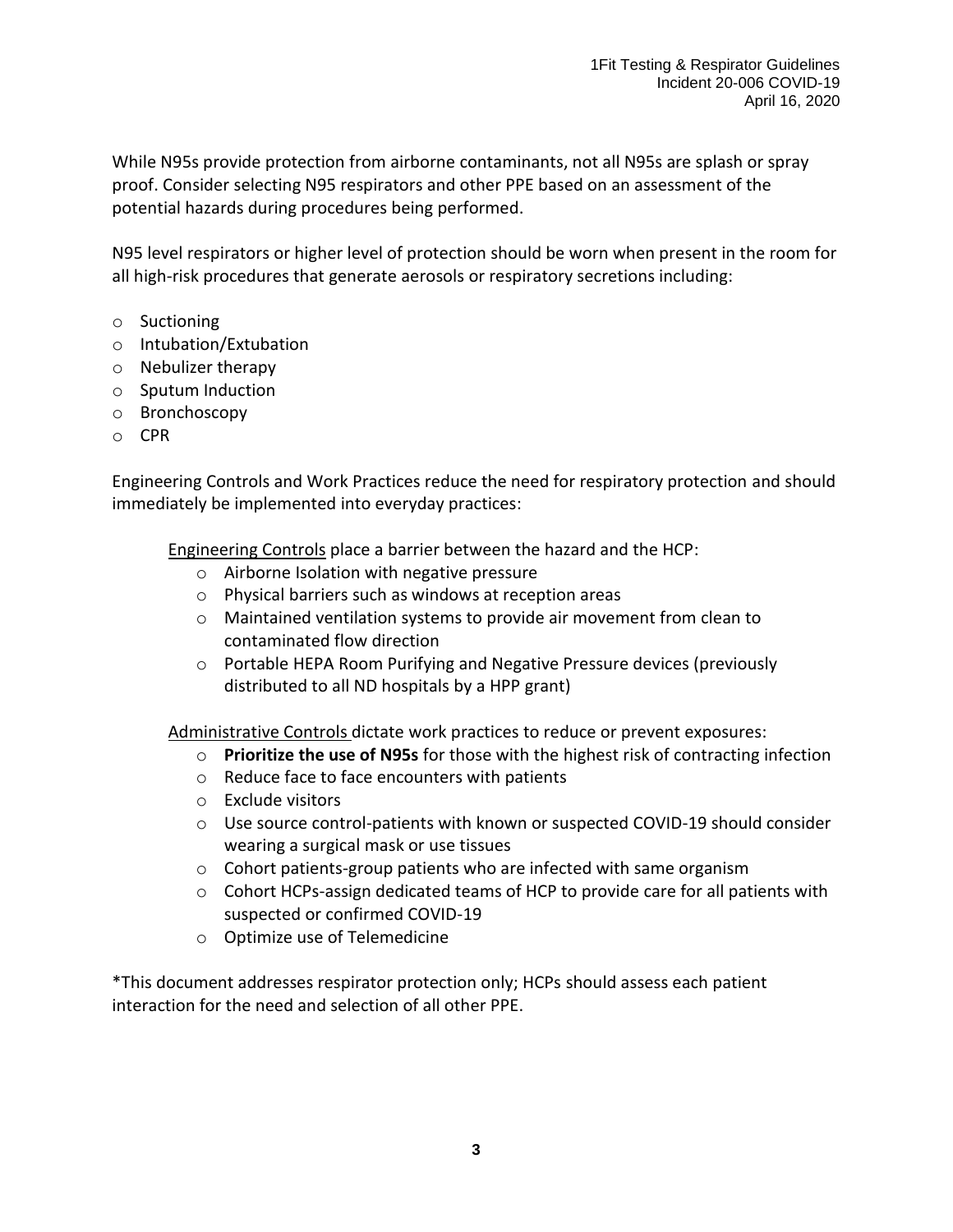# <span id="page-4-0"></span>3 Capacity Strategies

The Centers for Disease Control and Prevention (CDC) has defined categories of strategies to optimize limited disposable N95 respirators:

As of the distribution of this plan, North Dakota is in a **CONTINGENCY CAPACITY** phase.

## <span id="page-4-1"></span>3.1 CDC Surge Capacity Definitions

Conventional Capacity: providing patient care without any change in daily contemporary practices. This includes the use of facemasks according to product labelling and local, state, and federal requirements. OSHA requirements for Fit Testing, and one time use of each N95 mask.

Contingency Capacity: status of situation may change daily practices, which may not have an impact on the care delivered, or for the safety of the healthcare provider. These practices are usually temporary during the period of respirator shortages.

Crisis Capacity: not able to meet usual standards of care and medical respirator usage during this time period.

# <span id="page-4-2"></span>4. Types of Respirators

During shortages of N95 respirators, consider use of alternate NIOSH approved respirators providing equal or higher levels of protection than the N95 such as:

## <span id="page-4-3"></span>4.1 Non-disposable Powered Air Purifying Respirators (PAPRs):

Versaflo 3M HEPA PAPR

#### 4.2 Disposable Filtering Facepiece Respirators:

| N95  | R99              |
|------|------------------|
| N99  | <b>P95</b>       |
| N100 | <b>P99</b>       |
| R95  | P <sub>100</sub> |

#### 4.3 Respirators Requiring Fit Testing

#### **N95, N99, & N100 Respirator Masks** (filtering facepiece respirator)

There are numerous brands and models available in the state system. Used to prevent airborne disease transmission. Examples shown below.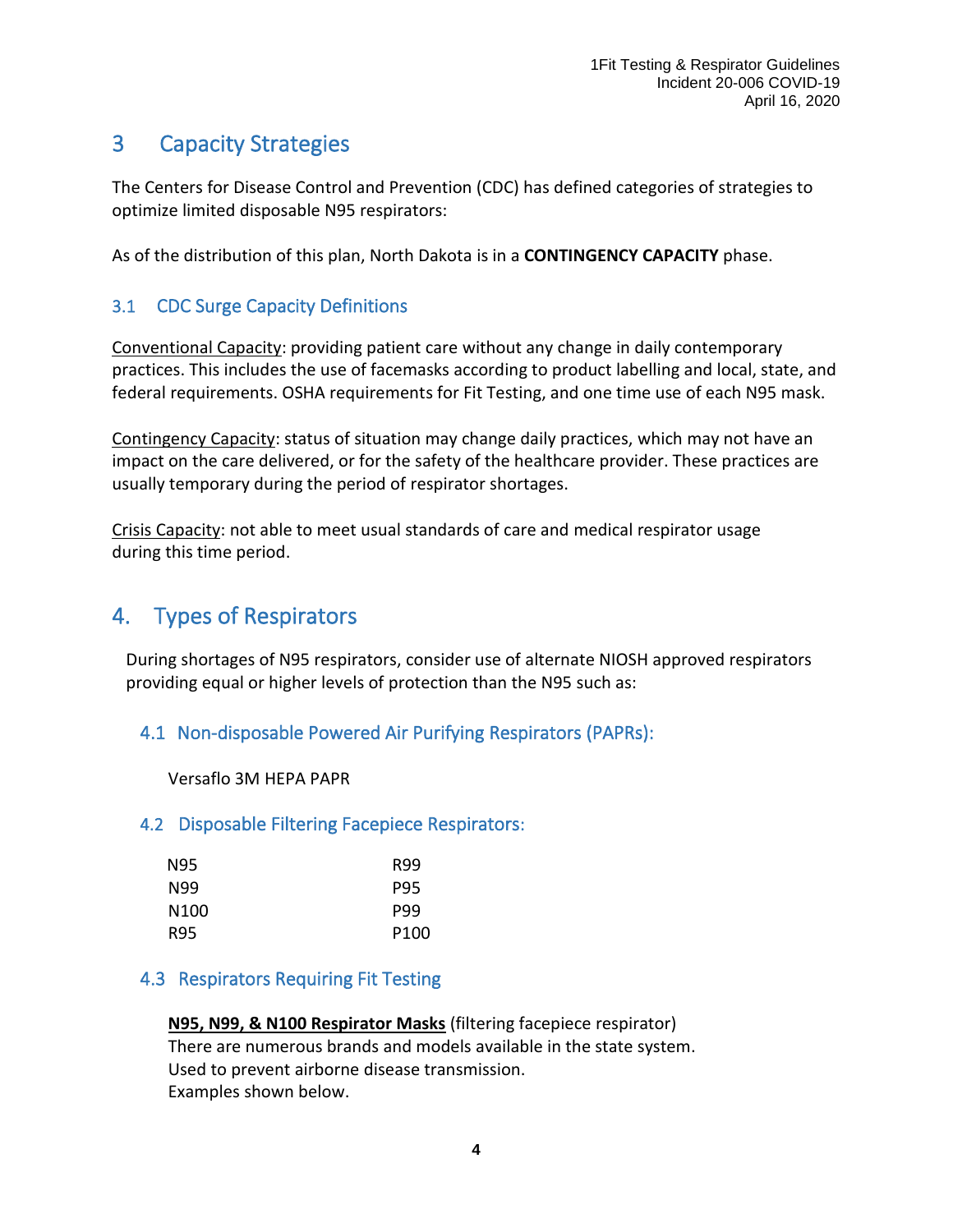Those brands/models stocked within the state cache include: 3M 1860, 1870, 1818, and 3M N100.



#### 4.4 Full Face or Half Face or Elastomeric Respirators

 Typical respirator worn by law enforcement, clean-up crews and other personnel. Some hospitals have access to these types of respirators. Can be disinfected and reused once new filters are in place. Excellent for protection from aerosolized respiratory droplets.



#### 4.5 Respirators or Masks Not requiring Fit Testing:

#### **Surgical / Face / Dust Masks**

(no filter or respirator component) Are not respirators. Do not provide protection against aerosol generation procedures. Used to prevent respiratory droplet disease transmission.

**\_\_\_\_\_\_\_\_\_\_\_\_\_\_\_\_\_\_\_\_\_\_\_\_\_\_\_\_\_\_\_\_\_\_\_\_\_\_\_\_\_\_\_\_\_\_\_\_\_\_\_\_\_\_\_\_\_\_\_\_\_\_\_\_**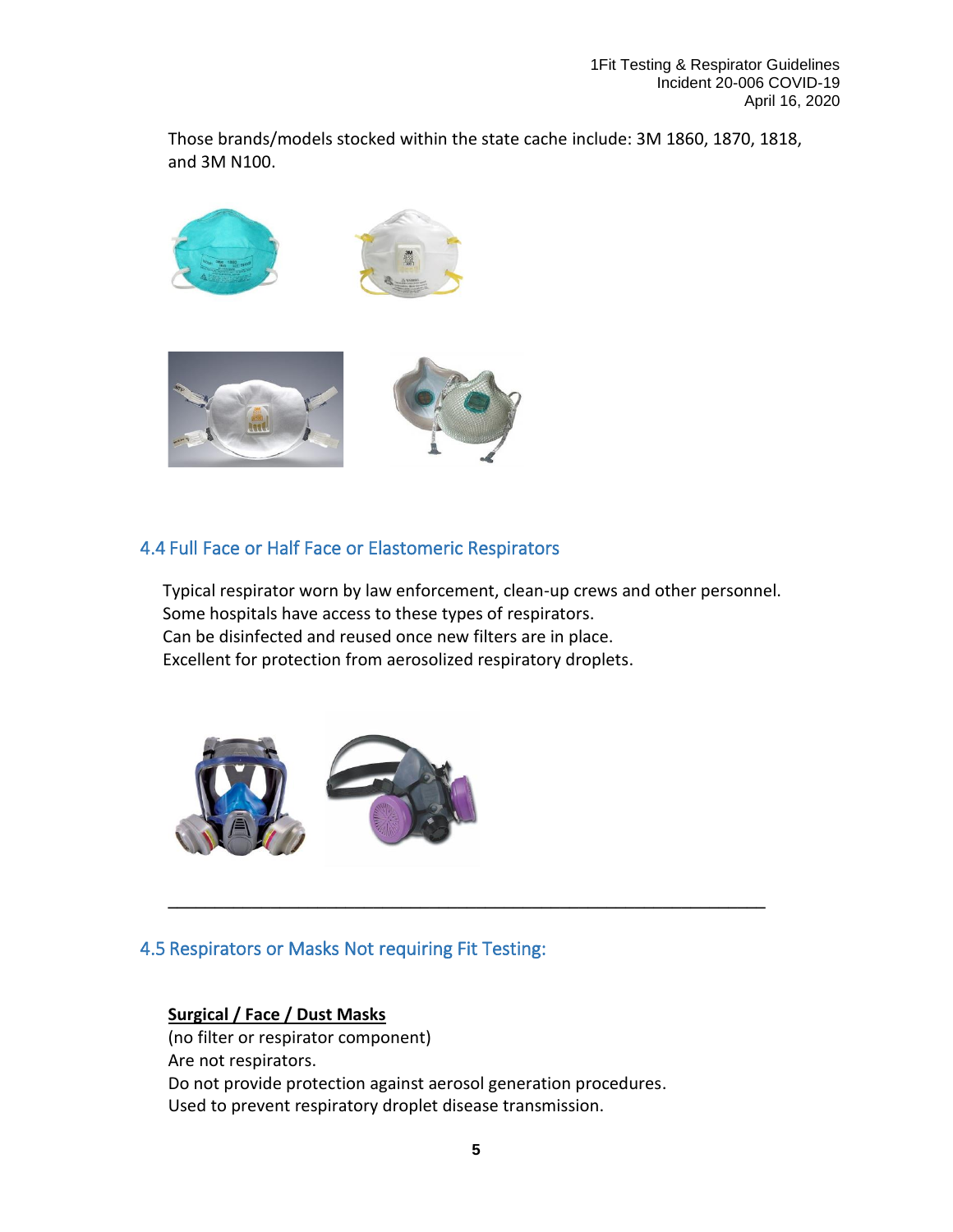

#### **Versaflo 3M PAPR (Respirator)**

(used primarily for Biological/Infectious care of patients in a hospital setting) Every hospital in the state received this equipment from a grant program through the ND DoH Hospital Preparedness Program (HPP). This is an ideal respirator when there is a shortage of disposable respirators, for those with facial hair, or other reasons a fit test could not be conducted or successfully passed.



#### **Butyl Rubber 3M PAPR (Respirator)**

(used primarily for Chemical Pt Decontamination in a hospital) Used primarily for response and caring for patients in a hospital setting who have been exposed to a chemical, and for Chemical Patient Decontamination. Can be used for Biological response such as Covid 19 when necessary with the correct filters in place.

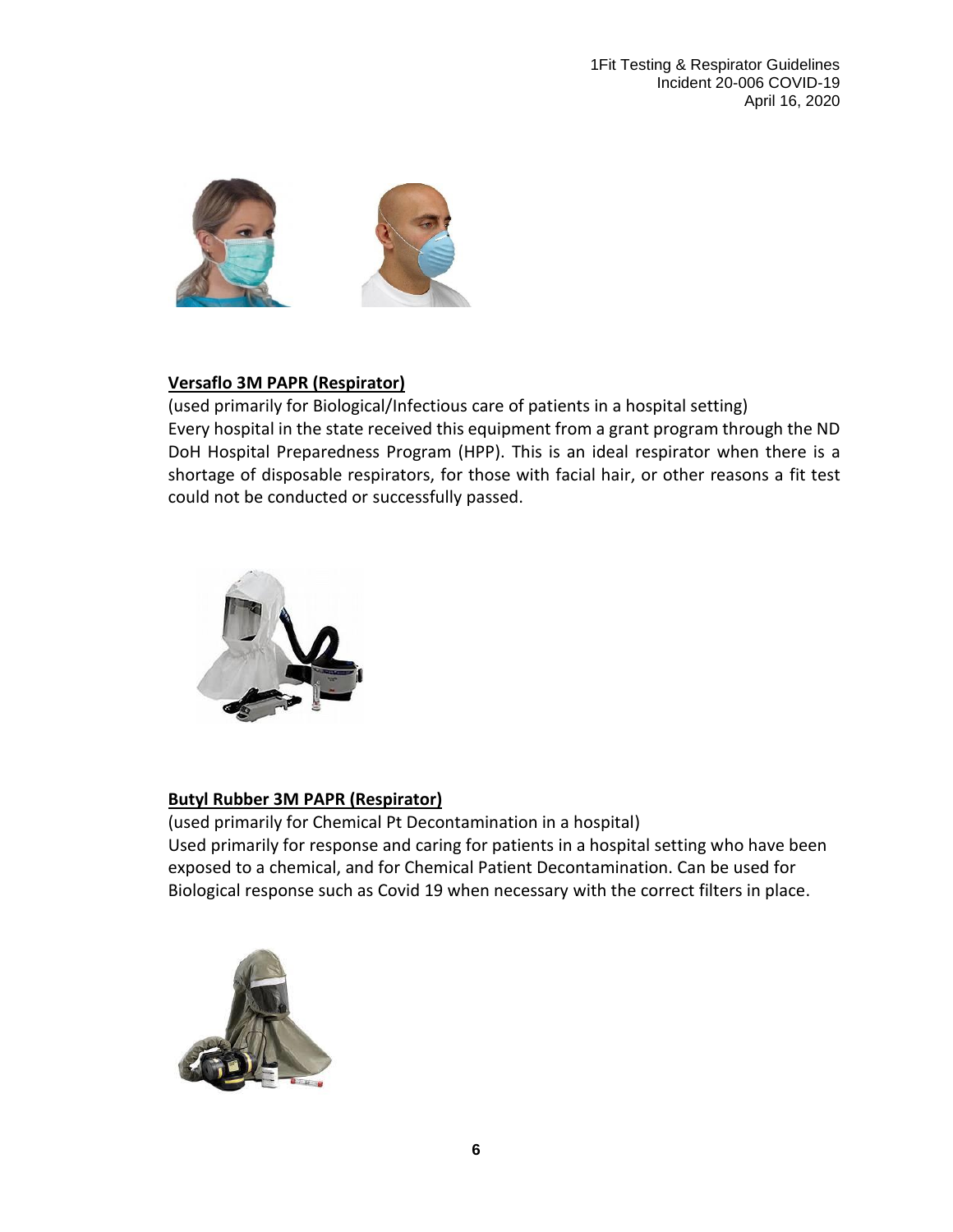#### **Escape Respirator**

Provided through the HPP grant program to all hospitals & EMS units in the past. Can be used for either Biological or Chemical response. Considered a one-time use mask/hood and it is disposable. This device could be dried and allowed to be used by the same HCP during the next shift period to conserve on respirators during a Crisis Capacity response.



**Face Shields** (medical grade) No filter or respirator component. Should be worn during procedures that have the potential for splashes or sprays



The use of Cloth Face Masks has emerged during this pandemic. While this is not a respirator and is not recommended for use by HCPs, these masks may be an option to consider for source (patient) control of secretions in order to preserve surgical masks for HCPs.

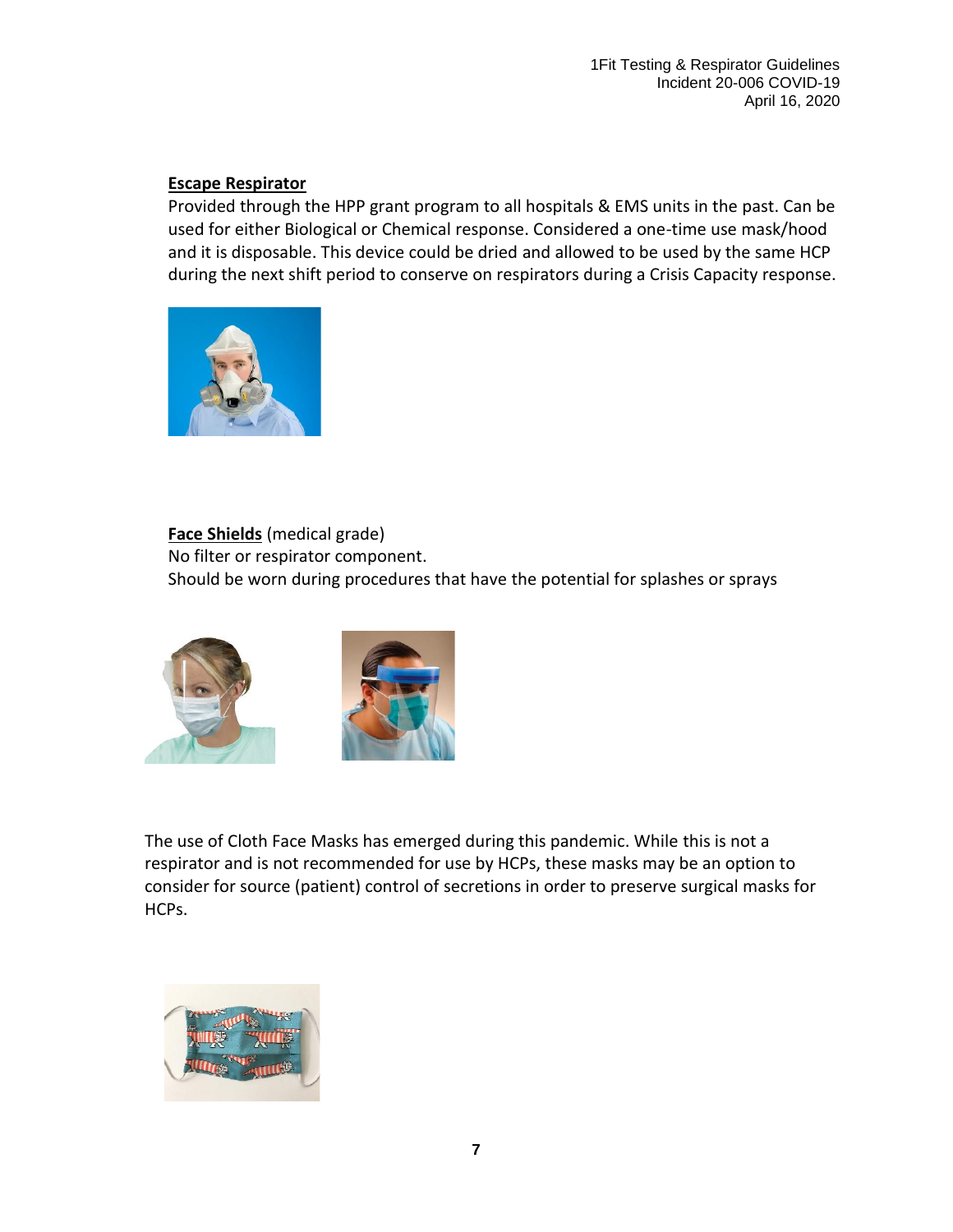## <span id="page-8-0"></span>5. Fit Testing Process Considerations

During periods of respirator shortages fit testing may need to be altered per Expanded Temporary Enforcement Guidance from OSHA to preserve respirator supplies and respond promptly to fit testing needs.

Agencies or facilities may adopt the "Just in Time" method for fit testing which has been incorporated into Pandemic plans for many facilities.

Consider implementing Qualitative Fit Testing to minimize destruction of N95 Respirators.

ND has a team of trained individuals available to conduct "Just in Time" fit testing throughout the state. For questions, or to schedule for fit testing in your area contact the ND Department of Health, Department Operations Center (DOC) by calling 701-328-0707.

## <span id="page-8-1"></span>5.1 CDC Fit Testing Capacity Strategies

Surge capacity is a useful framework to approach a decreased supply of respirators during the Covid-19 response. Three general concepts have been used to describe surge capacity and can be used to prioritize measures to conserve respirators.

As of distribution of this plan, ND was in a *Contingency* Capacity phase.

**Conventional Capacity** requires that OSHA Standards 1910.134 be adhered to when no emergency situation is ongoing.

**Contingency Capacity** would allow for "Just in Time" testing and using Qualitative test procedures to save on destroying N95 masks.

**Crisis Capacity** may lend consideration to waiving Fit Testing requirements, conserving on use of N95's, and consider using other types of respirators.

## <span id="page-8-2"></span>5.2 ND Fit Testing Requirements during COVID-19

- 1) Personnel requirements
	- a. Training requirements from NDDoH: Under normal circumstances there is a process which is managed by Local Public Health Units with the NDDoH. During the COVID-19 response, the FIT trainer program will be allowed for the duration and once the threat is mitigated it will revert back to normal operating procedures.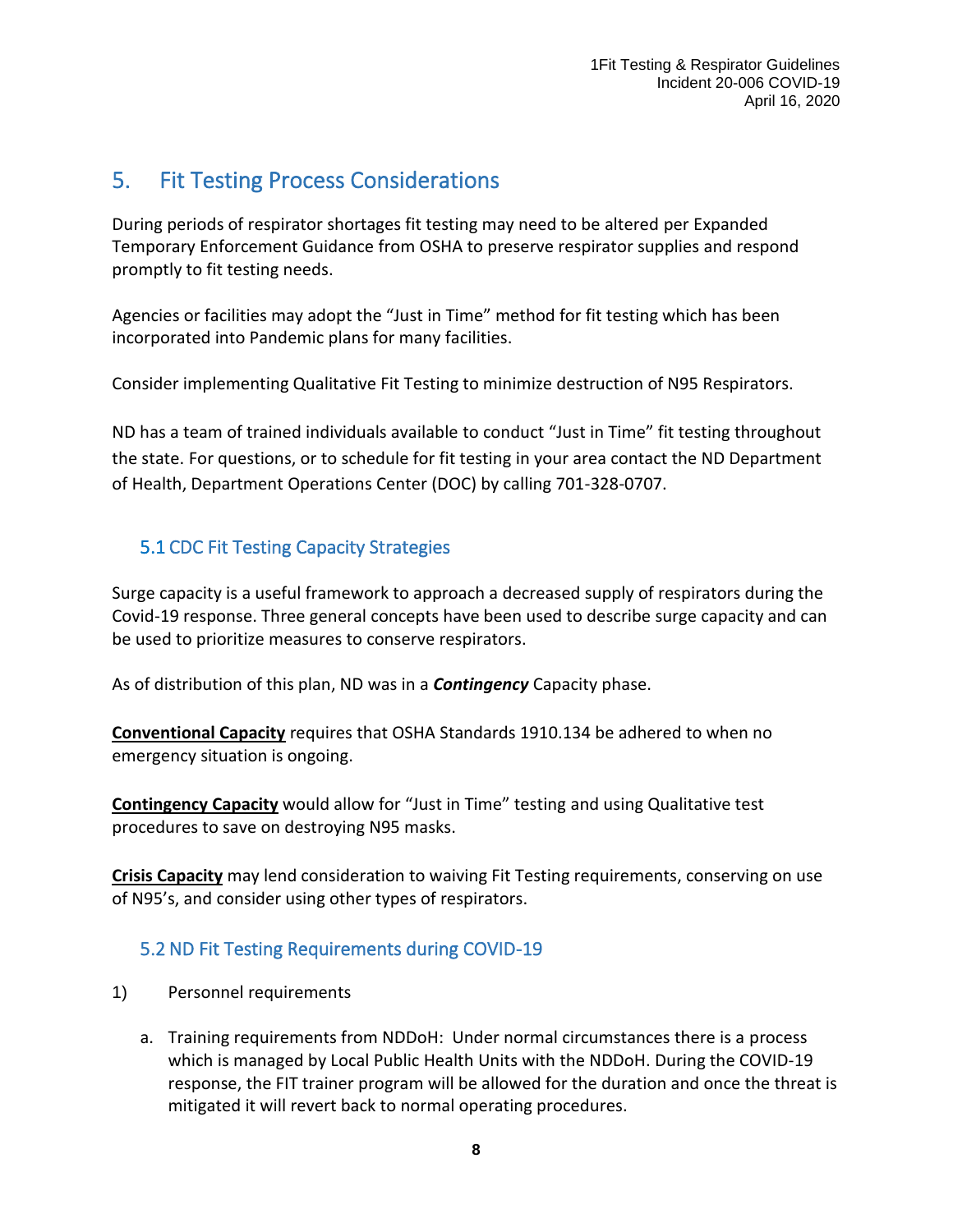- b. Background of trainers: It does add to credibility that selected trainers have an emergency or medical background, however the most important component is that trainers successfully FIT test/train individuals.
- 2) Equipment requirements
	- a. Saccharine, Isoamyl acetate (banana smell), or Bitter test (when available.) Currently, the 8 lead Regional/District Health Units have routinely ordered through the Health Alert Network (HAN) to request the smell test, however it is backlogged. The smoke machine is identified as a suitable substitute for FIT testing until the saccharine or bitter tests are readily available.
	- b. Smoke test and smoke machines are available through local/regional fire departments. The DoH Warehouse has a reserve of the liquid utilize with the smoke machines. The POC for smoke machine operations is Jeff Thompson at [JAThompson@nd.gov](mailto:JAThompson@nd.gov) who has access to12 smoke machines throughout the state and is creating a comprehensive list.
- 3) PPE requirements by trainers at the location;

Trainers need to identify the number of personnel being trained and coordinate with the DOH Warehouse on procuring the masks (with a variety of sizes). The trainers will bring the N95 respirators with them to the Fit Test session. Different sizes are required to ensure trainers can properly get a fit on the individual.

- 4) Time requirements optimal minimum requirements are 2 trainers and 1 smoke machine. **Two trainers can Fit Test 10 personnel every 30 minutes** 
	- a. 2 trainers with 1 smoke machine in a 4 hour period **80 trained**
	- b. 2 trainers with 1 smoke machine in a 8 hour period **160 trained**

5) NDDoH is the Fit Testing program manager to oversee the operations and assists with credentialing of trainers. Current and future training courses and pre-coordination is conducted with Local Public Health.

#### **Steps for requesting Fit testing:**

- 1) Agency identifies Fit Testing is required for personnel.
- 2) State Health Dept, DOC is notified at 701-328-0707. NDDoH George Gerhardt [ggerhardt@nd.gov](mailto:ggerhardt@nd.gov) is the lead and Allen Aarhus [aaarhus@nd.gov](mailto:aaarhus@nd.gov) is the backup.
- 3) NDDoH DOC will call the Local Public Health Unit lead first to coordinate the process.
- 4) If the LPHU cannot conduct the testing, then the county Emergency Manager should submit a RFS through WebEOC, and request to conduct "Just in Time" FIT testing.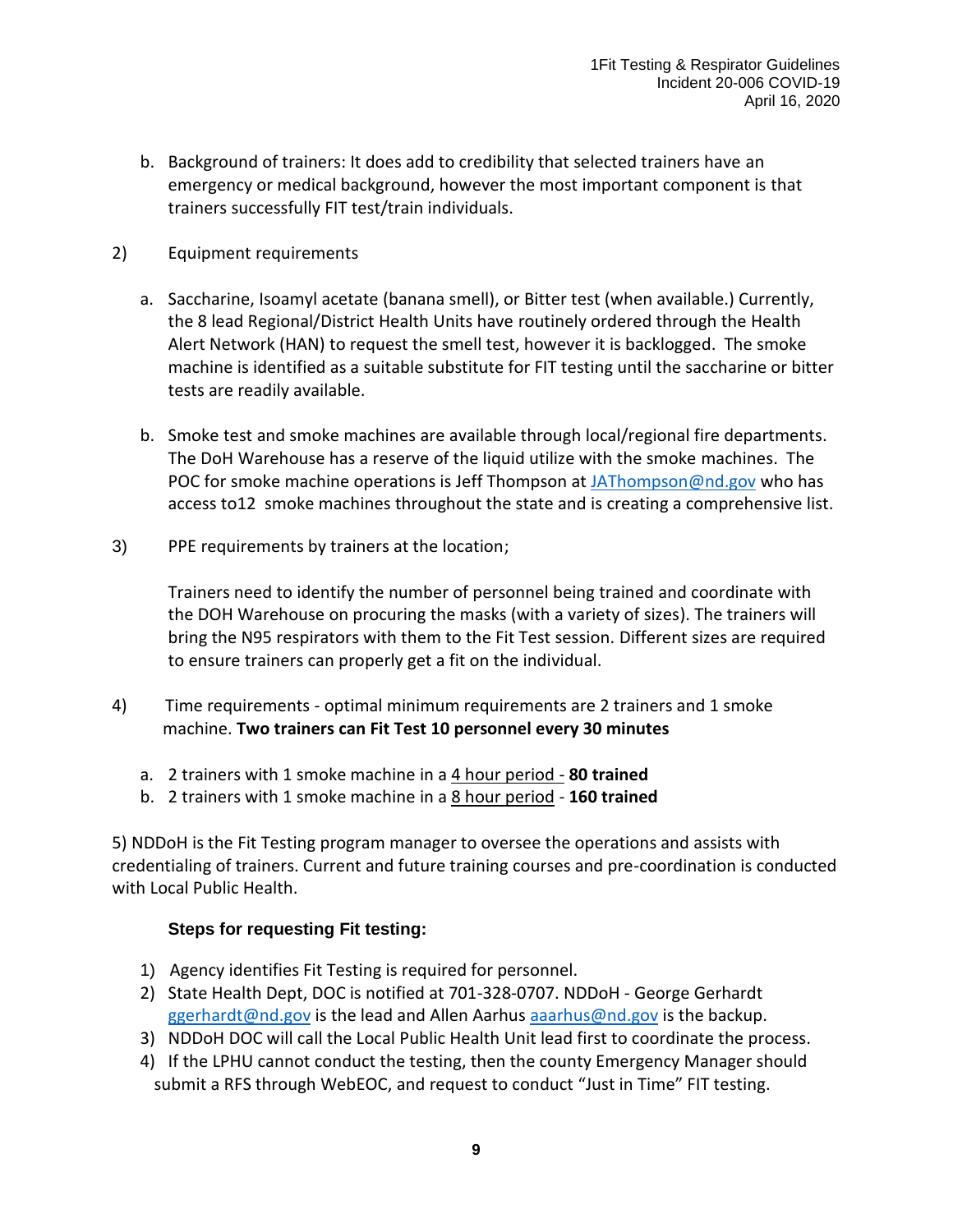- 6) Pre-course communication talking points at the LPH and/or through NDDoH DOC to discuss requirements to ensure testing goes well: grooming standards (clean shaven/facial hair requirements, piercings, etc.) and OSHA medical forms are completed with a designated health care professional prior to Fit Testing (OSHA forms stay with the organization and are not collected by state Fit Tester faculty).
- 7) Testing room requirements 110 power connection, proper ventilation (windows and doors with access to outside air or a fan to move the smoke or smell). The building manager needs to temporarily disarm or disable smoke/fire alarms during smoke tests.

# <span id="page-10-0"></span>6. Extended and/or Limited Reuse or Expired Respirators

In the event extended or reuse of N95 respirators becomes necessary, the same worker is permitted to extend or reuse the respirator, *as long as the structural and functional integrity and filter material is not physically damaged, soiled or contaminated*.

Decisions about extended or limited reuse should be made by the manager of the RPP. Refer to the CDC's *Recommended Guidance for Extended and Limited Reuse of N95 Filtering Facepiece Respirators in Healthcare Settings* for guidance.

#### **Extended Use**

- The practice of wearing the same respirator for repeated use with different patients without removing the respirator between patient encounters
- Preferred over reuse due to contamination risk associated with putting on and taking off during reuse
- Maximum recommended extended use period is 8 to 12 hours

#### **Reuse**

- The practice of using the same N95 respirator for multiple encounters with patients but removing it after each encounter (cdc.gov)
- Store respirator between encounters
- Only reuse N95 respirators for up to 5 times.

#### **Use of Expired N95s**

- Efforts to acquire respirators or use alternative options should be made before use of expired respirators
- Discretion may be used by employer to use N95s beyond manufacturer's designated shelf life
- **Expired N95s should not be used for surgical or high- risk procedures done on patients with known or suspected COVID-19**
- Use only previously NIOSH Certified expired N95s
- Notify workers they are using expired N95s
- Do not co-mingle expired respirators with those that are not expired
- Visually inspect respirators for signs of degradation